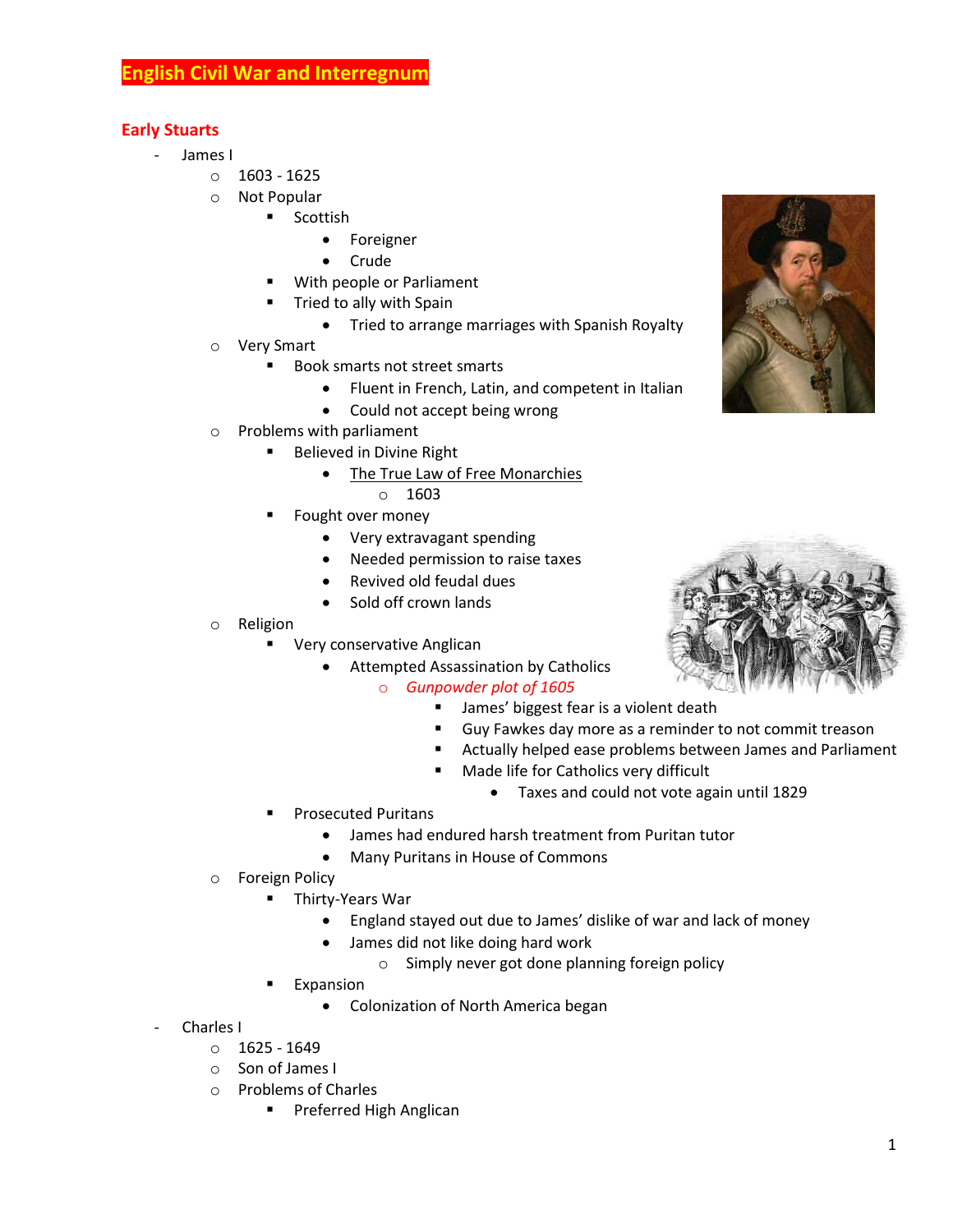- Wife was Catholic
	- o And French
	- o Attempts on Elizabeth and James still fresh in memory
- Citizens wanted simpler form of worship
- Cracked down on Puritans and Catholics
	- o Many move to North American Colonies
- **Sensitive man of high tastes** 
	- Invited Van Dyck and Rubens to England
		- o Bought many Raphael and Titian paintings
	- Instituted post of Master of the King's Music
- Friendship with George Villiers Duke of Buckingham
	- Buckingham used influence against other nobles
		- Assassinated in 1628
- o Problems with Parliament
	- **E** Similar to James'
	- **Parliament refused to ratify new taxes**
	- **Unpopular Wars** 
		- $-1628 1629$
		- Spain and France ... at the same time
	- Forced to sign *Petition of Right (1628)*
		- No tax without consent of Parliament
		- No quartering of soldiers during peace
		- No martial law in peace
		- No imprisonment without a charge
			- o All are foundations of English legal system
	- **Dissolved Parliament 3 times between 1625** 1629

# o *The Eleven Years Tyranny*

- $-1629$
- **Resolved to rule without parliament** 
	- Within Kings rights of Royal prerogative
	- Imposed taxes at will
		- o Forced loans
		- o Ship Money
	- Efficient yet disliked
- $-1637$ 
	- Scottish unrest
		- o Over liturgy and prayer book
- 1640
	- *Short Parliament* (April)
		- o Dissolved after questioning Charles about the money
	- *Long Parliament* (November)
		- o Imprisoned and executed Charles' top advisors
		- o Dissolved his star council
		- o Repealed Ship tax
		- o Triennial Act 1641
			- **Parliament had to meet at least every three years**
- 1641
	- Irish Unrest

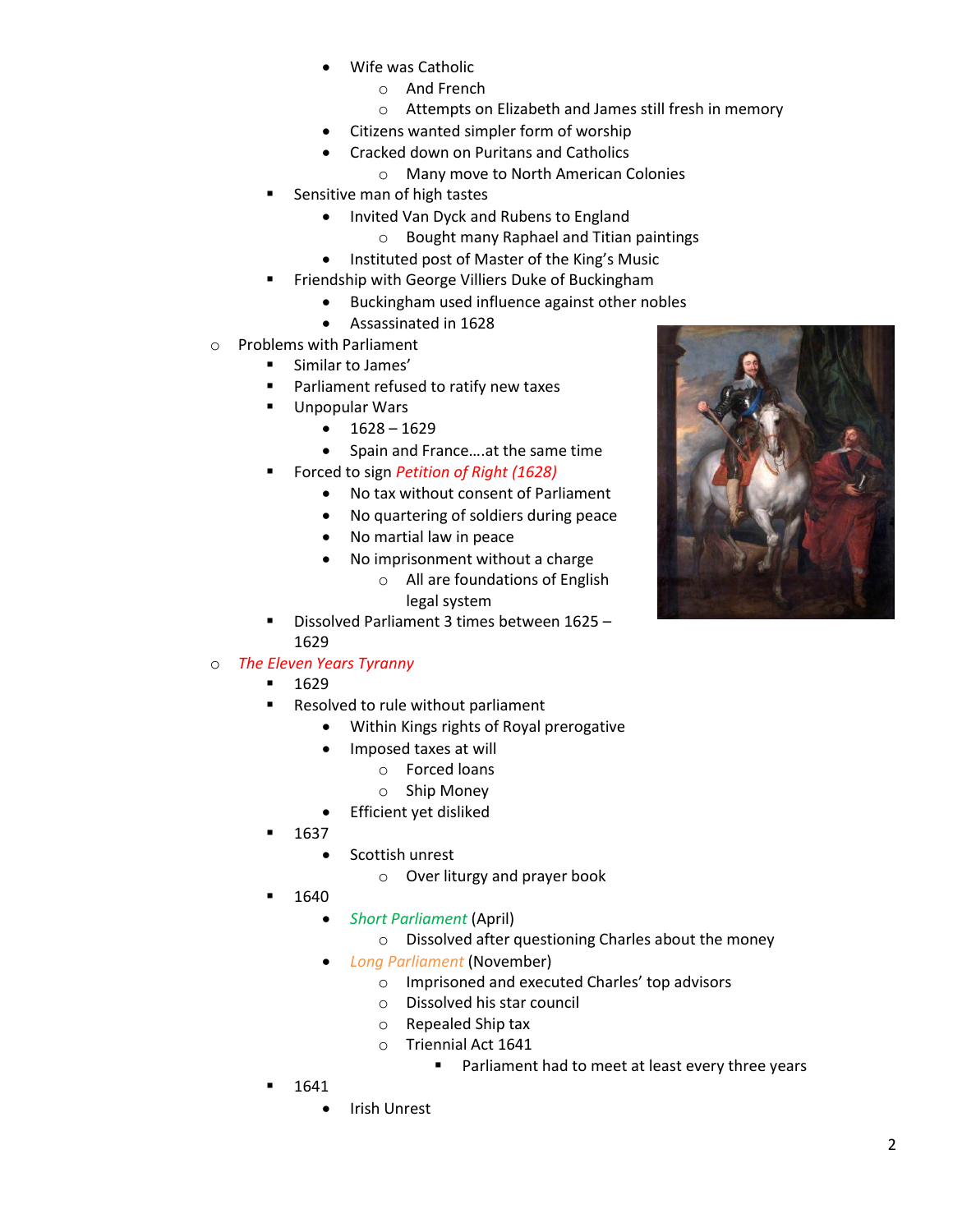#### - *English Civil War*

- o 1642 1646
	- "War Without an Enemy"
	- **Royalists** 
		- *"Cavaliers"*
		- Anglicans
		- Mostly Nobles and land owners
		- Had loyalty of North, West, and South West
	- Parliament
		- "*Roundheads*"
		- Puritans
		- Middle class and Gentry
		- Had Loyalty of London, East Anglia, South East, and the Navy
		- New Model Army
			- o Headed by Oliver Cromwell
			- o Able generals
				- **Like Sir Thomas Fairfax**
			- o Paid wages
			- o Well trained
			- o Major victories at Marston Moor and Naseby
	- Charles hands himself over to Scotland who trades him to Parliament
- $\circ$  1648 1649
	- **E** Charles runs away to Isle of Wright
		- Builds up a Scottish army
	- Concludes with Charles' victory at Preston
	- *Rump Parliament*
		- Purged House of Commons and no House of Lords
		- Convicts Charles of high treason
		- Charles executed Jan 30, 1649
	- Charles' son flees
	- **Establish Republic**

#### **Interregnum**

- Republic Established
	- $0 1649 1660$
	- o Experimented with different types of kingless governments
- *Commonwealth*
	- o Led by Cromwell
	- o Failed
		- **Tried to be too democratic**
		- **Parliament dissolved by Cromwell**
- *Protectorate*
	- o Cromwell takes title of Lord Protector
	- Reforms
		- o Wanted peace and democracy
			- **Division in parliament** 
				- Fifth Monarchy Men
					- o Extreme Puritans who believed world was coming to an end





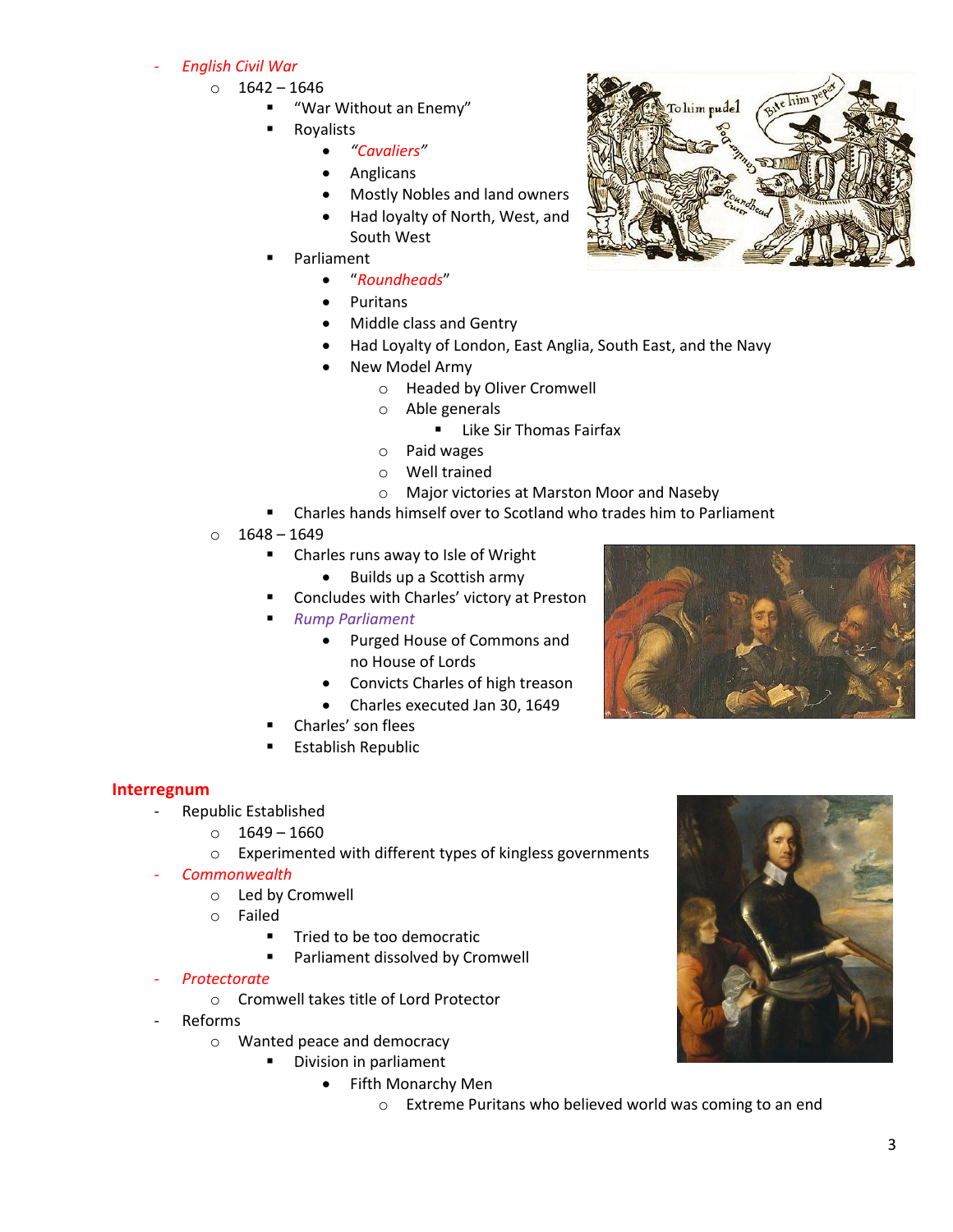- Levellers
	- o "wished to level all men's estates"
- Diggers
	- o Wishes for the redistribution of land to the poorest
	- o Early communists
- Cromwell eventually dissolved Parliament
- o Wanted religious freedom for all protestants
	- **Imposed Puritan regulations** 
		- No taverns or theaters
		- No Dancing
		- No Gambling
		- Sundays are devoted to prayer
- o Cromwell rejects crown
	- Dies in 1658
	- Son quickly steps aside

### **Stuarts Restored**

- Charles II
	- o 1660 1685
	- o Offered crown
	- o Very careful rule
		- **Secretly catholic** 
			- Appointed Catholics to public office
			- 1670 publically declares Catholic faith
		- Very timid
			- Very careful with parliament
	- o Problems
		- **1665 Great Plague** 
			- $\bullet$  70k + Dead
		- 1666 Great Fire of London
			- Much of city destroyed
		- War
			- Dutch Wars 1665
				- o Gained New Amsterdam
				- o And again as part of secret alliance in 1670
		- Division of Parliament
			- Whigs Supporters of Parliament
				- o Anti-Catholic
			- Tories Supporters of King
		- Religion
			- *Test Act of 1673*
				- o Required all public offices to be held by Anglicans
				- *Exclusion Act*
					- o Tried to prevent Charles' brother James from inheriting throne
						- **He was Catholic**
						- **Failed**
		- *Habeas Corpus act of 1679*
			- Prohibited arbitrary arrest
			- $\bullet$  Illegal to imprison twice for same crime
			- Illegal to hold a person without a trial

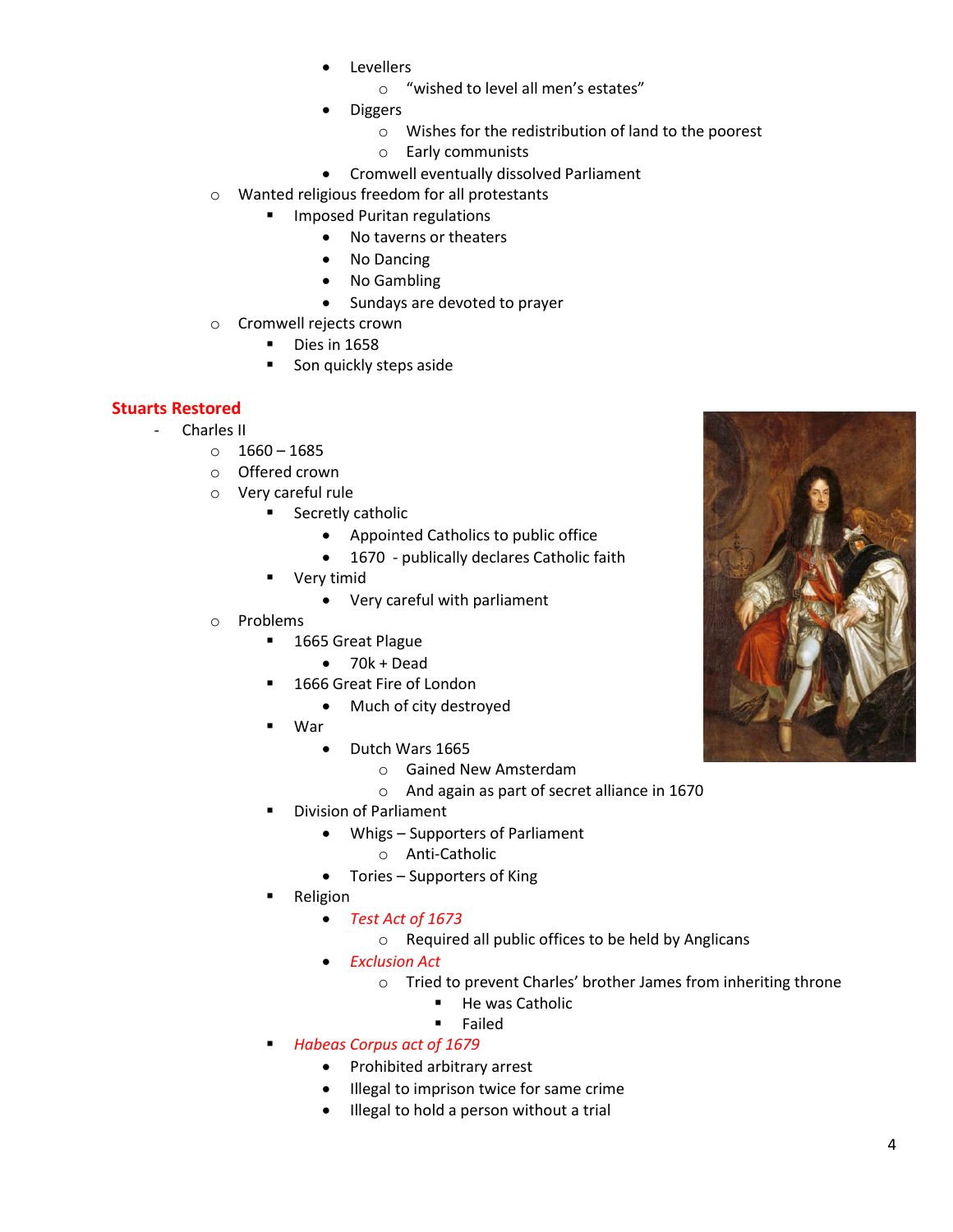- James II
	- o 1685 1688
	- o Problems
		- **Absolutist** 
			- Held on to idea of Divine Right
		- Religion
			- Originally Anglican but converted
			- Overtly Catholic
			- Ignored Test Act
				- o Gave a lot of positions in army to
					- **Catholics**
		- Parliament
			- Did not like James
				- o Willing to put up with him until Mary took throne
					- **Mary is his daughter and protestant**
				- o James had a son late in life
					- **James III** 
						- **•** Baptized Catholic
					- Fear grows of line of Catholic kings

## **The Glorious Revolution**

- William and Mary
	- $\circ$  Nov 1688 Parliament invites William (1689 1702) and Mary (1689 1694) to take throne
		- William's army welcomed
			- William of Orange
			- Protestant
		- **James flees to France** 
			- Attempted to come back in 1690 with French Army
			- Irish turned on him
				- o Defeated at Battle of Boyne
		- o Established idea of Parliamentary Supremacy
			- **Power is derived from Parliament, not God** 
				- Indirectly power from the people
			- Set up limited monarchy
				- King forced to sign *Bill of Rights*
					- o 1689
						- o Monarch could not suspend law
						- o No taxation without consent of Parliament
						- o Parliament had to be summoned frequently
						- o Guaranteed trial by Jury
						- o Limited cruel and unusual punishment
						- o Limited Bail
		- o Bank of England Established 1694
		- o Religious tolerance for all
			- **EXTERG** Less to worry about in Ireland and Scotland
				- So he could focus on Netherlands
		- o *Act of Settlement*
			- $-1701$
			- William did not care what he gave up as long as Parliament gave him money for his war versus France